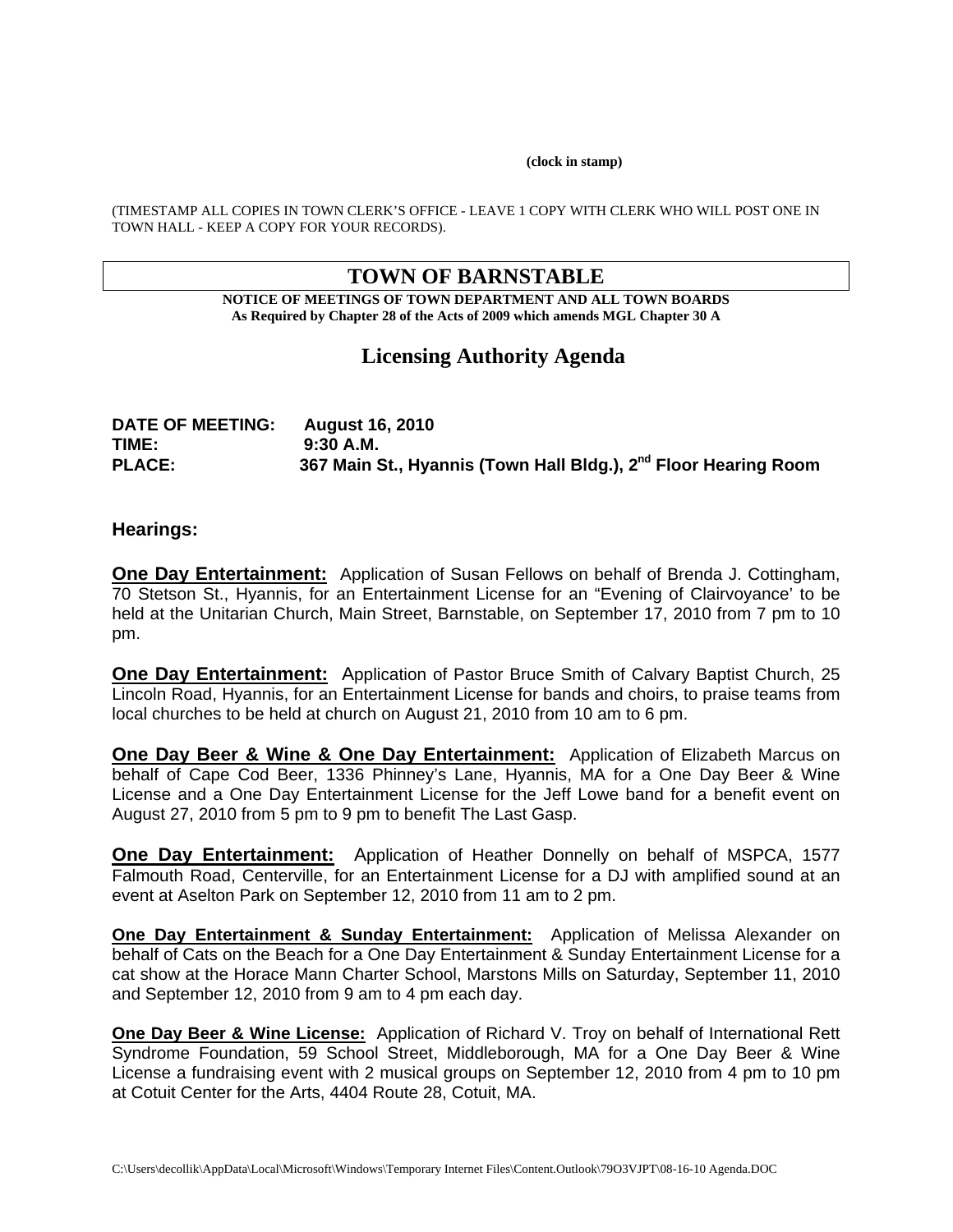**Two One Day Beer & Wine Licenses & two Entertainment Licenses:** application of Tony Zombas on behalf of St. George Greek Orthodox Church, 1130 Falmouth Road, Centerville, MA for two One Day Beer & Wine Licenses and two Entertainment Licenses for an event with Beer & Wine and the High Altitude Band, to be held on August 27, 2010 from 4 pm to 10 pm and August 28, 2010 from 11:30 am to 10 pm.

**Change of Manager:** Application of Jomkwan, Inc., d/b/a Thai House, 304-06 Main Street, Hyannis, for a Change of Manager on its annual Common Victualler Wine & Malt License from Salath Khaosanga to Saithip Atiwethin.

**New Lodging House License:** Application of Marcus M. Sherman, d/b/a Marston Family B&B, Marcus M. Sherman, Manager, for a new Lodging House License at 70 Marston Avenue, Hyannis, with a maximum of 3 lodging rooms, and a maximum of 6 lodgers.

**New (Amended) Class I Auto Dealer License:** Application of Bourne Bridge Auto Sales, Inc., d/b/a Buick GMC Cadillac Saab of Cape Cod, Jeffrey Denesha, Manager, for a New Class I Automobile Dealer's License**,** 600 Yarmouth Road, Hyannis, MA, maximum of 309 vehicles on the property.

**New Junk Dealer License:** Application of Best Buy Stores, LP, d/b/a Best Buy, 793 Iyannough Road, Hyannis, MA, Rene Lessard, Manager, for a new Junk Dealer License, hours of operation to be mall hours.

**New Junk Dealer License; One Day and Sunday Entertainment Licenses:**  Application of Marvin Getman, Impact Events Group, Inc., on behalf of New England Antique Shows, PO Box 247, Lexington, MA, Marvin Getman, Promoter, for a new Junk Dealer License for an antiques show and sale (sales only, no buying) at Hyannis Youth & Community Center, 141 Bassett Lane, Hyannis, hours of operation of the show to be 10 am to 5 pm August 28, 2010 and 10 am to 4 pm on August 29, 2010 (License for 2 days only) and for a one day and Sunday entertainment license for one piano player to be performing at the show.

**Show Cause Hearing:** Show Cause Hearing for Cape Cod Precious Gems & Coins, 48 Iyannough Road, Hyannis, MA, Carl Marchetti, Manager, for revocation of its Junk Dealer License as a result of information presented to the Licensing Authority by Detective Sgt. John Murphy of the Barnstable Police Department at the December 7, 2009 Licensing Authority Hearing for failure to comply with the Town of Barnstable Rules and Regulations under Chapter 502 regarding non-reporting of items purchased for sale, that it purchased items which appear on a list of stolen property, and a determination that Mr. Marchetti is an improper person to hold a Junk Dealer License, to show cause why its Junk Dealer License should not be permanently revoked. This hearing was continued again as the police sergeant who called for this hearing could not attend this morning due to an emergency last evening.

**Show Cause Hearing:** Show Cause Hearing for Tim Ferreira, d/b/a Ferreira's, 85 Old Yarmouth Road, Hyannis as a result of a complaint made to the Barnstable Police